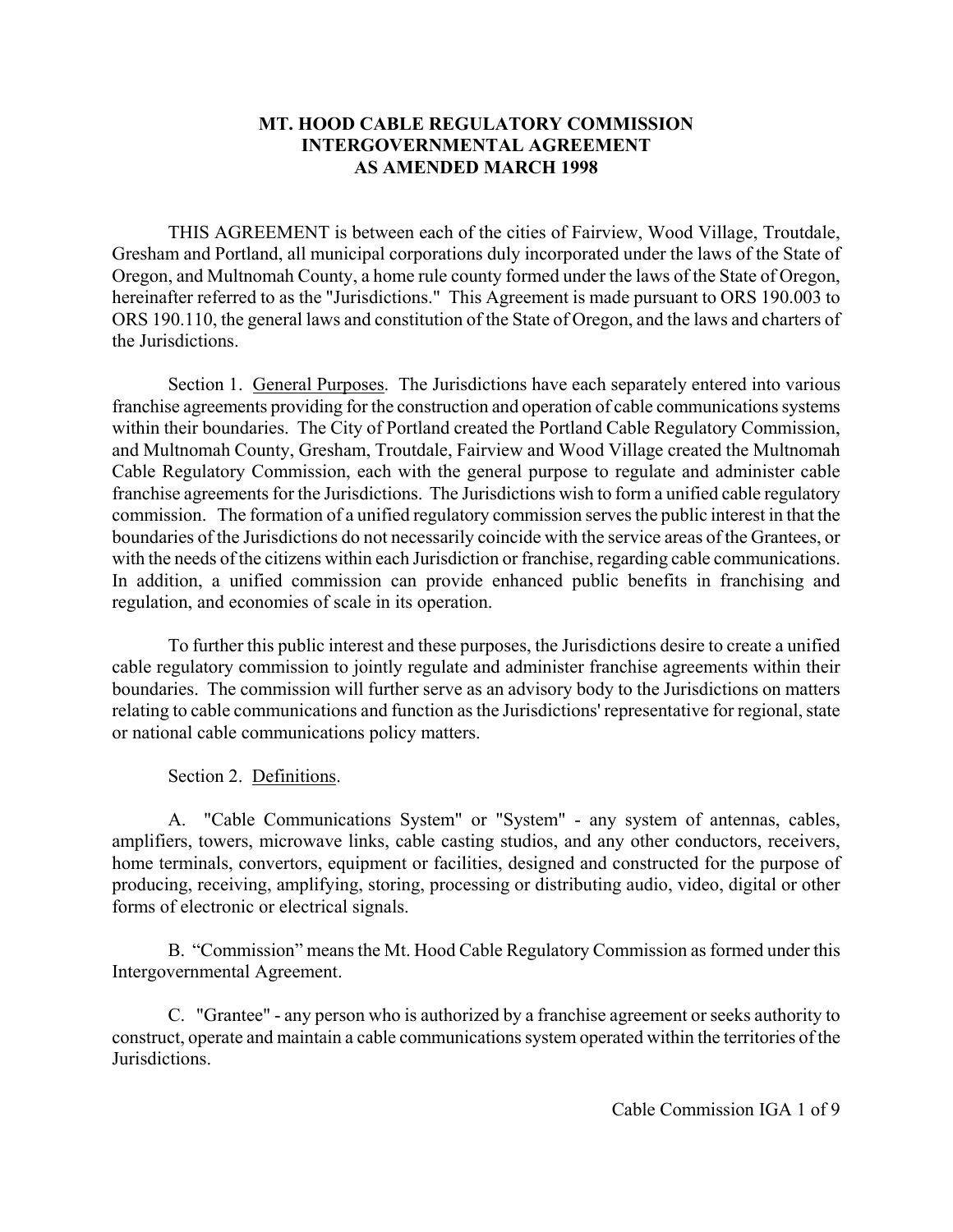D. "Jurisdiction" - any municipality or county which enters into this Agreement.

E. "Multnomah Community Television" means the designated provider of PEG access for the cities of Fairview, Gresham, Troutdale and Wood Village, and Multnomah County.

F. "PEG" means public, educational and governmental cable access within the meaning of franchise agreements administered by the Commission, and applicable law.

G. "Person" - any corporation, partnership, proprietorship, association, individual or organization authorized to do business in the State of Oregon, or any natural person.

Section 3. Commission Creation and Powers. A unified regulatory commission, the Commission is created to carry out the purposes set forth in this Agreement and to administer the cable communications franchises granted by the Jurisdictions. The Commission is vested with all the powers, rights and duties necessary to carry out these purposes that are vested by law in each Jurisdiction, its officers and agencies, subject only to the limitations contained in this Agreement and in the cable communications franchise agreements. "Law" includes the federal laws and Constitution, the Oregon constitution and laws as well as the charters, ordinances and other regulations of each Jurisdiction.

A. Regulatory Authority. The Commission has the authority to act on behalf of the Jurisdictions jointly and separately, and in its own right, to oversee and regulate any cable communications system operated pursuant to the cable communications franchise agreements entered into by the Jurisdictions. The Commission has full authority to take any action necessary to enforce or administer franchise agreements for operation of cable communications systems, except where the power to take a specific action is either limited or reserved to the Jurisdictions by the provisions of Section 4 of this Agreement.

B. Contracting Authority. The Commission may make such contracts, grants, and take such other action as it deems necessary and appropriate to accomplish the general purposes of this Agreement. All contracts made shall conform to the requirements of Oregon law.

## Section 4. Powers Retained by Jurisdictions.

A. Discretionary Review. Commission action to; (1) find a Grantee in violation of its franchise agreement, or; (2) impose any penalty or financial remedy, or; (3) regulate, establish or approve any Grantee rate or charge, or; (4) determining PEG capital grant purposes and evaluation criteria as set forth in Section 9.E.2 of this Agreement, shall become effective 30 days after the Commission's final decision. Any such Commission final decision shall not be effective unless a copy of the final decision is filed with the Recorder of each affected Jurisdiction within 10 days of such action. Such final decisions are subject to review by the governing body of each affected Jurisdiction. Within a 30-day period, any affected Jurisdiction may notify the Commission of its intent to exercise review authority. The Commission shall notify all affected Jurisdictions within 10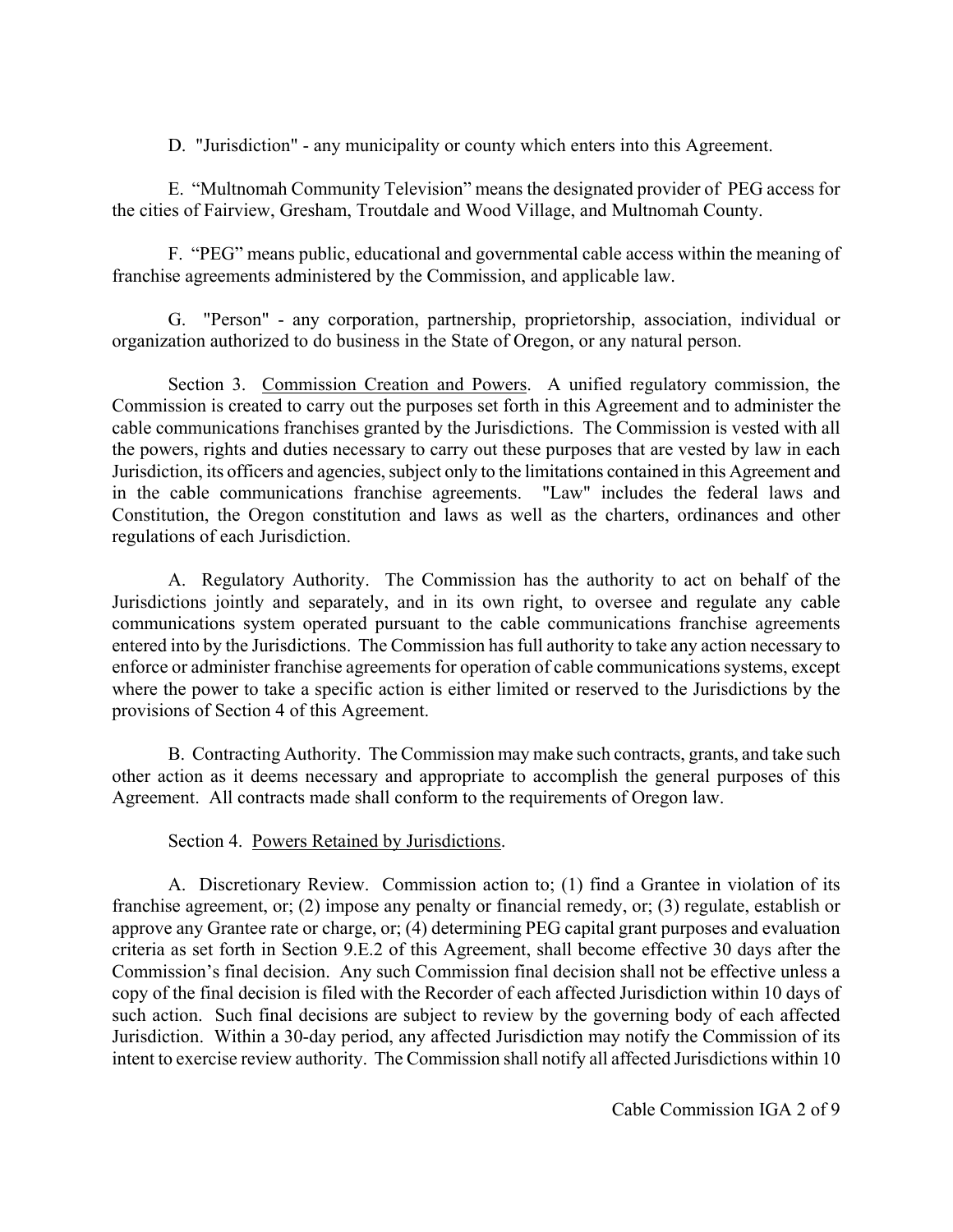days of receiving the review notice. If a majority of the affected Jurisdictions acts within 60 days to overturn the Commission's final decision, such decision shall not become effective, and the matter shall be returned to the Commission for further proceedings as directed by the affected Jurisdictions.

1. Affected Jurisdiction means any Jurisdiction which is a party to the franchise agreement with the Grantee to which the Commission's final decision applies.

2. Recorder means a Jurisdiction's Clerk, Recorder or Auditor.

B. Full Authority. As set forth herein, the Jurisdictions reserve the authority to act on their own behalf. Each Jurisdiction agrees to make a good faith effort to weigh the impact of such actions on the overall operation of a cable system and the continuity of the Commission. Each Jurisdiction agrees to take no action in these areas until the Commission has had a prior opportunity to consider the matter.

Authority retained by the Jurisdictions includes:

1. Any decision to grant, revoke, terminate, extend, amend, renew or refuse to renew a franchise agreement.

2. Any decision concerning a change of ownership or control of a cable communications system or a Grantee.

3. Any decision to purchase or condemn a Grantee's interest, in part or in whole, whether or not pursuant to a termination, revocation or expiration of a franchise agreement.

4. Any decision regarding cable regulation which requires adoption of any ordinance or resolution by the Jurisdictions.

5. Any decision which requires the amendment of this Agreement.

6. Any authority which is reserved to or retained by the Jurisdictions by franchise agreement and which may not otherwise be delegated to the Commission.

Section 5. Commission Members.

A. The Composition. The Commission shall be composed of Commissioners appointed by the Jurisdictions. Each Jurisdiction, except Portland, shall select and appoint one representative to serve as its Commissioner. Portland shall select and appoint three representatives to serve as its Commissioners.

B. Quorum and Voting. The majority of the members of the Commission shall constitute a quorum. No Commission action shall be in effect except on a majority vote by those Commissioners present.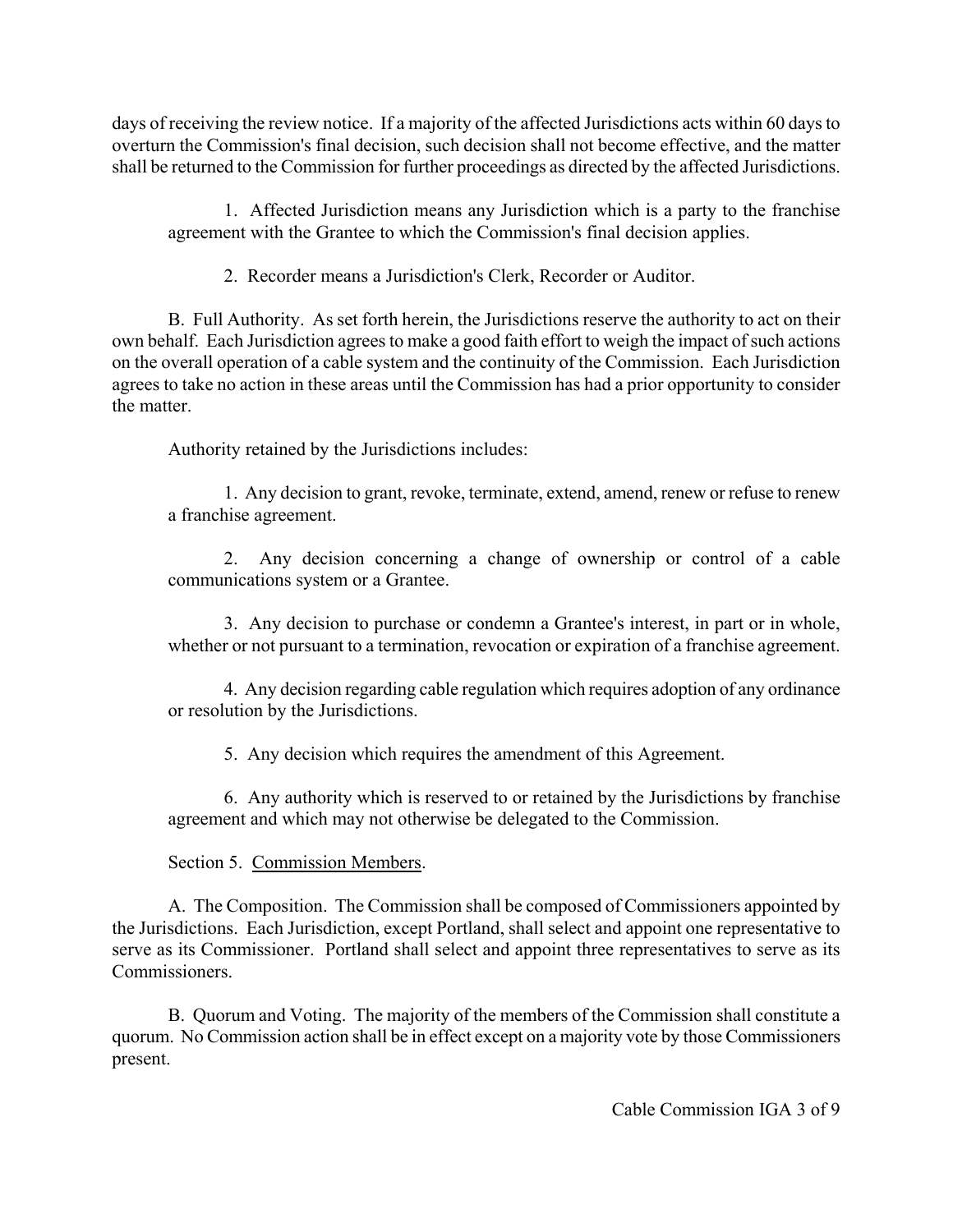C. Term of Office and Succession. Commissioners shall be appointed to serve until their successors are appointed and assume their responsibilities, but shall serve under procedures authorized by the governing body of the Jurisdiction appointing them. However, a Jurisdiction's appointee shall not have any ownership interest in a Grantee. A vacancy on the Commission shall be filled by the governing body of the Jurisdiction whose position on the Commission is vacant.

Section 6. Meetings, Rules of Procedure and Officers.

A. Meetings to be Public. Meetings of the Commission shall be conducted pursuant to the Oregon Public Meetings law.

B. Rules of Procedure. At the first organizational meeting, or as soon thereafter as practicable, the Commission shall adopt rules governing its procedures including, but not limited to:

- 1. Times and places of regular meetings;
- 2. The method and manner of calling special meetings;
- 3. The method, term and manner of election of officers;
- 4. The responsibilities and duties of officers; and
- 5. The procedures for execution of writings and legal documents.

C. Officers. At the first organizational meeting, the Commission shall elect from among its members an interim chairperson and an interim vice-chairperson. The chairperson, and in his or her absence the vice-chairperson, shall preside at all meetings, call special meetings, and determine the order of business, until such time as rules requiring otherwise are adopted.

Section 7. Administration and Staffing Services. The Commission shall contract with the City of Portland (the City) for administrative services as described in the attached Administrative Services Agreement (Exhibit 1). The Commission is authorized to amend, extend, or terminate the Administrative Services Agreement.

Section 8. Transfer of Staff and Assets.

A. Transferred Employees.

1. Upon termination of the administrative services agreement between the Commission and Multnomah County (the County), the County shall transfer Julie S. Omelchuck to the City's Office of Cable Communications and Franchise Management (Cable Office), providing that the County is no longer performing any cable regulatory services. Pursuant to ORS 236.630, Julie S. Omelchuck shall be placed in a position found by the City to be comparable to the position she enjoyed under the County's employment.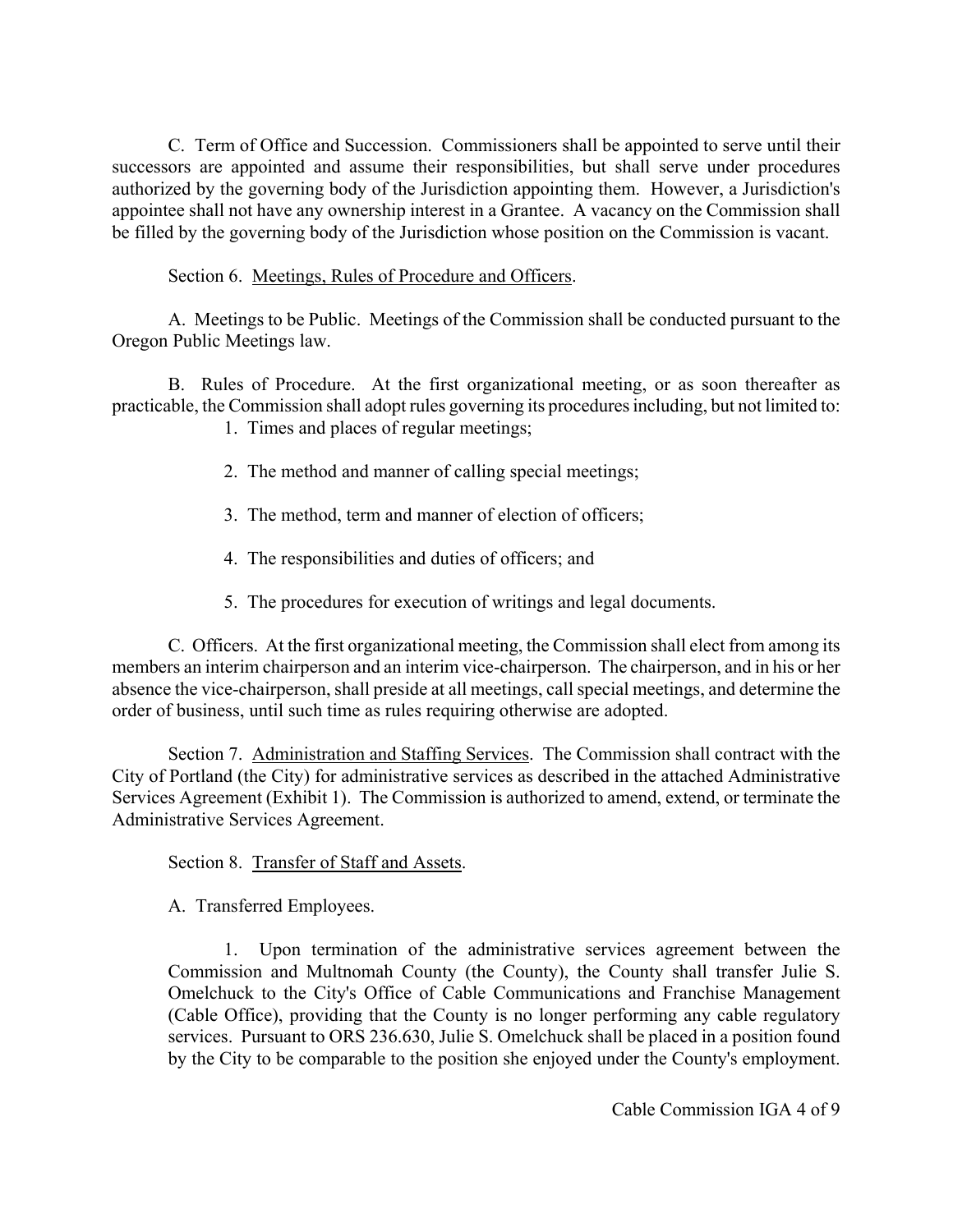The City shall consider Julie S. Omelchuck's education and physical qualifications, experience, and the salary, duties and responsibilities of her prior employment. The County shall furnish all of Julie S. Omelchuck's employment records to the City at the time of transfer. No affected employee shall be deprived of their employment by the County solely because of the transfer of administrative cable regulatory services to the City. The County shall find positions of employment within the County for all other affected employees.

2. The County shall pay each transferred employee all holiday and compensatory time, and any vacation leave time in excess of eighty hours, accumulated by such employee up to the date of the transfer. In addition, funds shall be transferred to the City from within the existing County cable office budget to cover accumulated sick leave, up to the date of transfer, for each transferred employee. The final amount of the payment for accumulated sick leave shall be determined by mutual agreement between the City and the Commission. The County shall reimburse the City for insurance premium costs, if any, resulting from health insurance coverage of preexisting conditions for any transferred employees. If at any time in the future Julie S. Omelchuck transfers back to the County by operation of the terms of Section 8A, the obligations for holiday, compensatory time and vacation leave time under this subsection shall apply equally to the City.

3. Any employees transferred by the County to the Cable Office shall be returned to the County if the transferred employee remains in a comparable employment position within the Cable Office and any one of the following events occurs: 1. The administrative services agreement between the City and the Commission is terminated; 2. The City withdraws from this Agreement; 3. The County withdraws from this Agreement; or 4. The Commission is dissolved under the terms of this Agreement.

4. This consolidation has presented unique circumstances resulting in the employee transfer provisions set forth in this Section. Due to these unique circumstances, the agreements contained in this Section shall not serve as precedent for any future employee transfer discussions between the City and the County.

B. Equipment assets, as listed in Exhibit 2, and general office supplies of the Multnomah Cable Regulatory Commission shall physically transfer to the City and shall become assets of the Commission.

C. The Jurisdictions shall share in the start up costs of the Commission proportionate to the FY 1993-94 budget contribution percentage of the respective Jurisdictions.

Section 9. Receiving and Distributing Funds.

A. The Commission shall comply with applicable state and local laws as to budget preparation and for audit of its books and records. The Jurisdictions may inspect all Commission books and records.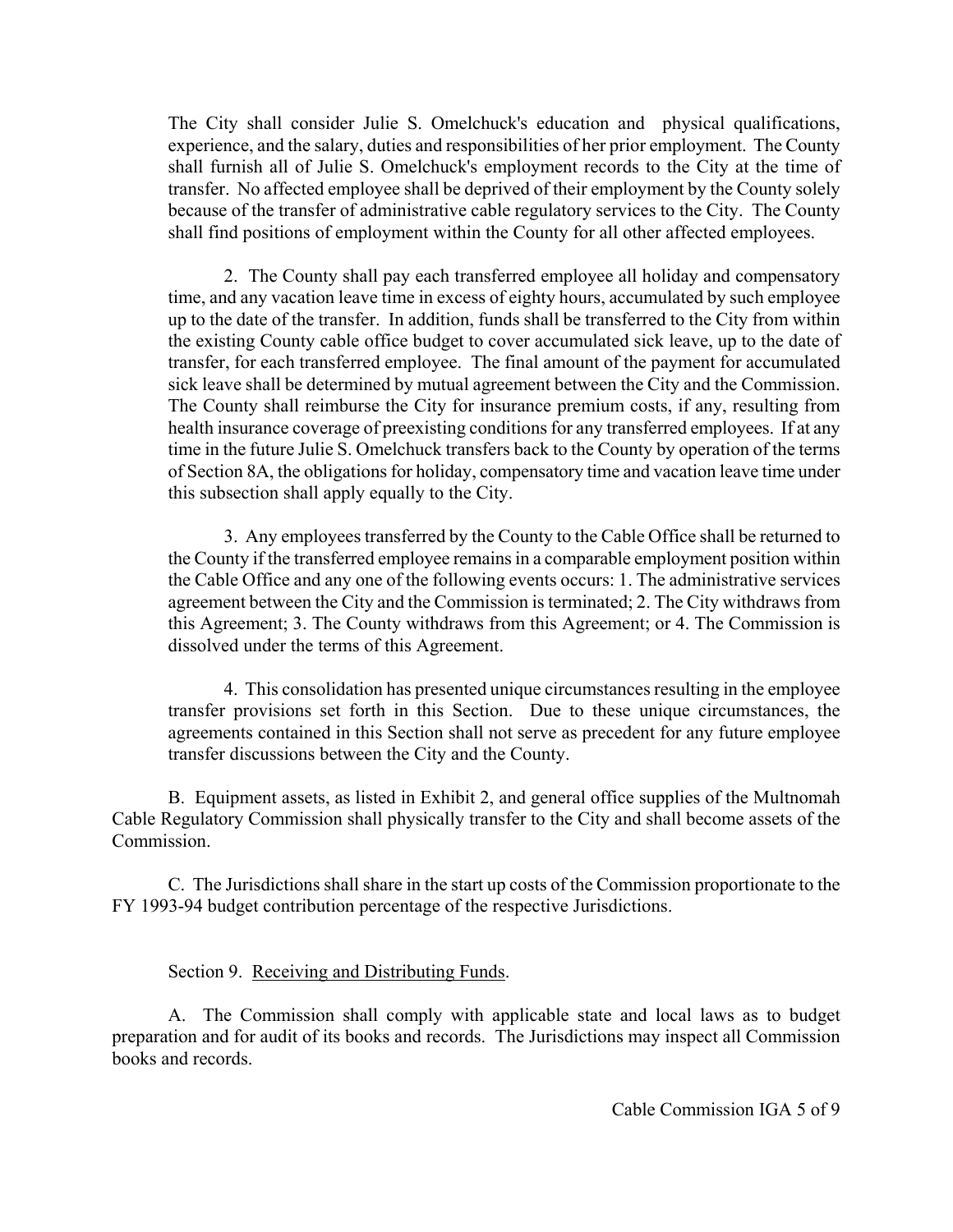B. The annual budget adopted by the Commission shall be transmitted to the Jurisdictions by April 1. Each Jurisdiction shall review the Commission adopted budget prior to June 1 of each year. Upon approval by all Jurisdictions, the Commission-adopted budget shall become effective. If one or more Jurisdictions does not approve, the budget shall be returned to the Commission for modification and resubmitted to the Jurisdictions for approval. If all Jurisdictions do not approve a Commission budget by July 1, the previous fiscal year budget, less 10 percent, shall continue in effect until all Jurisdictions approve a Commission budget.

 The Commission shall have the authority, subject to its approved annual budget, to expend funds for any lawful purpose up to the total amount of the approved budget. The Commission must seek approval by the Jurisdictions of budget amendments over the total amount of the approved budget. All Jurisdictions must approve such budget amendments for them to become effective. No Jurisdiction may amend, reduce or increase the approved Commission budget.

C. The cost allocation of each Jurisdiction in support of the Commission's approved budget shall be determined by the Commission during the annual budget process. The annual approved budget shall establish the specific cost allocation of each Jurisdiction and a schedule for all payments.

D. 1. The Commission is authorized to receive and collect cable franchise fees for all the Jurisdictions except Portland. The Commission shall distribute such franchise fees according to the terms of the franchise agreements with the Grantees, and the Commission budgets approved by the Jurisdictions. However, the Commission shall allocate, on an annual basis, sixty percent (60%) of cable franchise fees received from the cities of Fairview, Gresham, Troutdale, and Wood Village, and Multnomah County, to Multnomah Community Television for the provision of PEG access services within those Jurisdictions as the designated PEG provider. Fees collected in excess of budgeted amounts shall be returned to the Jurisdictions from which such fees are attributable.

2. The Commission shall not collect the City of Portland cable franchise fees. The City of Portland agrees to transfer quarterly its share of the cost allocation in accordance with the approved Commission budget.

3. All other funds arising out of cable franchise agreements shall be collected by the Commission. The Commission shall allocate such funds in accordance with the franchise agreements and the Commission budgets approved by the Jurisdictions.

E. 1. The Commission shall serve as the Grantmaking Board for decisions on distributing PEG capital funds as grants, as provided in the cable franchise agreements administered by the Commission under this Agreement. The Commission shall establish procedures and timelines for decisions on distributing such grant funds.

2. The Commission shall establish the purposes for PEG capital grants, and evaluation criteria for grant applications, compatible with the terms and conditions of the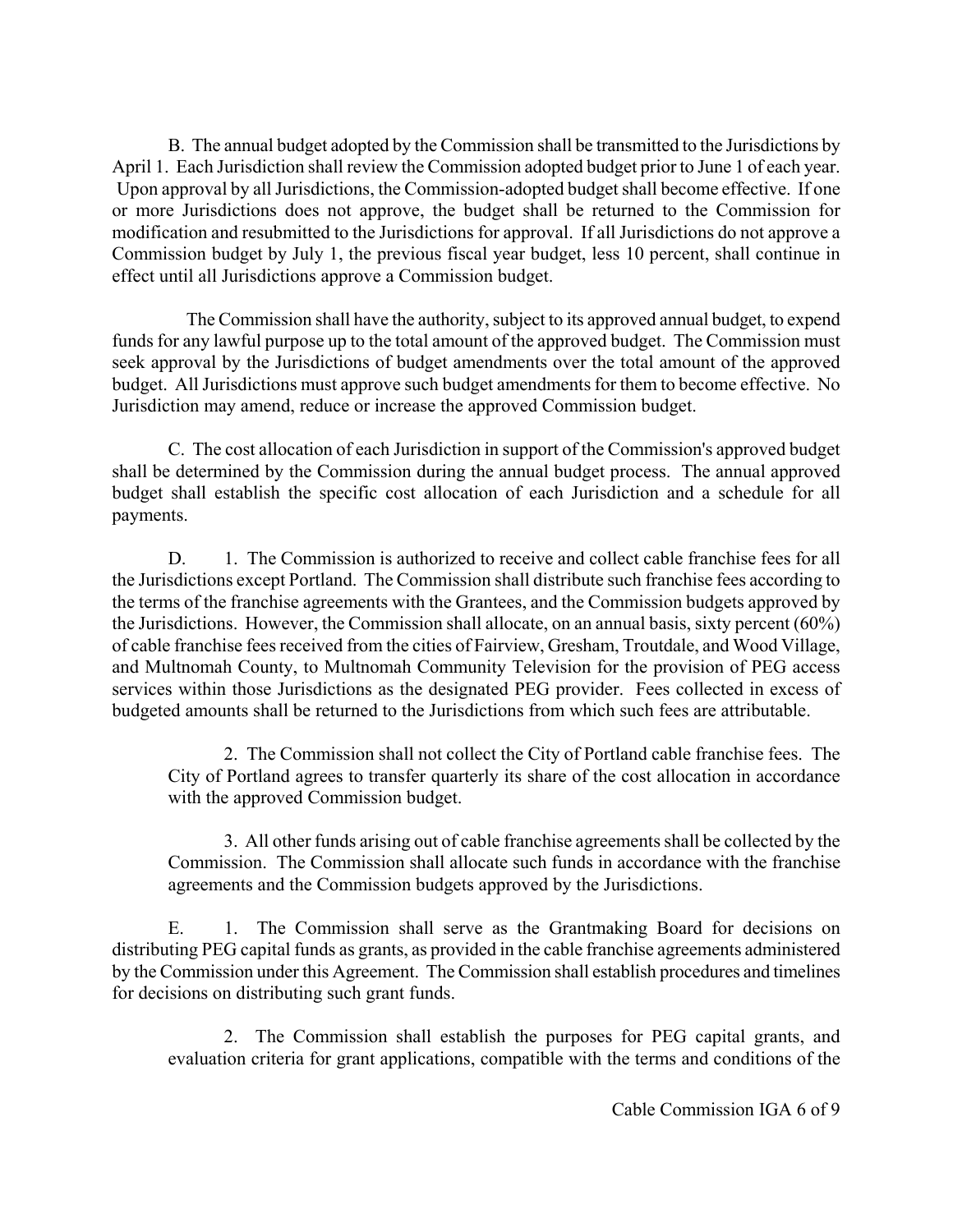cable franchise agreements. The Commission shall review such purposes and evaluation criteria at least biennially. Commission determinations of such purposes and evaluation criteria under this Section 9.E.2 shall be subject to review by the Jurisdictions under Section 4 of this Agreement.

3. The Commission shall distribute grants of PEG capital funds based upon such purposes and evaluation criteria as have been developed under Section 9.E.2.

4. The total amount of PEG capital funds, including the total amount of grant funds to be distributed by the Commission under this Section 9.E., shall be included in the Commission's annual budget as transmitted to the Jurisdictions under Section 9.B.

Section 10. Effective Date. This Agreement shall become effective upon its adoption by all Jurisdictions. Any Jurisdiction entering into this shall adopt an authorizing ordinance and shall forward a certified copy to the City of Portland. Within 30 days of the effective date of this Agreement, the City of Portland shall forward copies of the authorizing ordinances to the Secretary of State.

Section 11. Duration and Termination.

A. Duration. The duration of this Agreement is perpetual and the Commission shall continue from year to year, subject to subsection 11.B. The Commission shall forward this Agreement to the Jurisdictions every three years for their review.

B. Termination. In order for any Jurisdiction to withdraw from this Agreement and to prevent obligations for its financial contribution to the Commission for the ensuing year, a Jurisdiction may only withdraw from the Commission by filing a written notice of withdrawal with the Commission by November 1 of any year, effective at the end of that fiscal year. Membership shall continue until the effective date of the withdrawal. However, the withdrawing Jurisdiction shall not take action on the Commission's annual budget. Prior to the effective date, the member Jurisdiction may rescind its withdrawal notice at any time.

Section 12. Assets. If a Jurisdiction withdraws before dissolution of the Commission, the Jurisdiction shall have no claim against the assets of the Commission. In the event of dissolution, all remaining assets of the Commission, after payment of obligations, shall be distributed among the then existing Jurisdictions in proportion to the most recent budget cost allocation percentage of the respective Jurisdictions. Jurisdictions may agree to buy out each others portion of assets.

Section 13. Dissolution. The Jurisdictions may dissolve the Commission and terminate this Agreement at any time by mutual agreement of all Jurisdictions. The Commission shall continue to exist after the dissolution for such period, no longer than three months, as is necessary to wind up its affairs but for no other purposes.

Section 14. General Terms.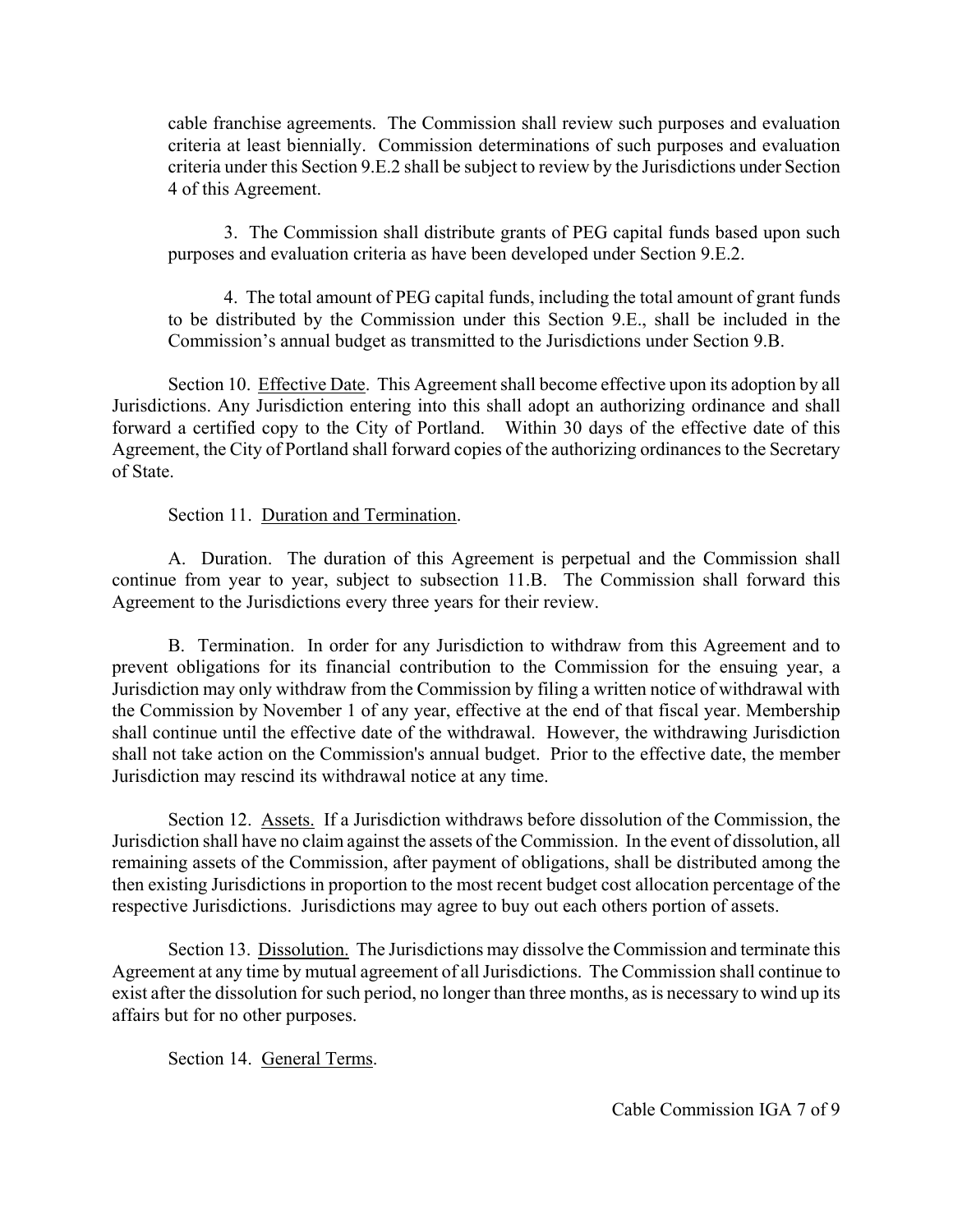A. Severability. The terms of this Agreement are severable and a determination by any Court or agency having jurisdiction over the subject matter of this Agreement that results in the invalidity of any part, shall not affect the remainder of this Agreement.

B. Interpretation. The terms and provisions of this Agreement shall be liberally construed in accordance with its general purposes.

C. Increasing Member Units of Government. The Commission may develop a method for allowing other units of local government to enter into this Agreement, subject to the full authority provision of subsection 4.B. A fee or cost for such entrance may be imposed.

D. Amendments. The terms of this Agreement shall not be amended without the written authorization of the governing bodies of all Jurisdictions.

E. 1. General Indemnification. Each Jurisdiction shall be responsible for the negligent acts or omissions of the Jurisdiction, or its officers, agents or employees, in carrying out the terms of this Agreement, subject to the limitations and conditions of the Oregon Tort Claims Act, ORS 30.260, et seq., and the Oregon Constitution, Article XI, Section 9.

2. By entering into this Agreement, the Jurisdictions are creating a public body under ORS Chapter 190 which is separately responsible for providing coverage for its officers, agents and employees, subject to the limitations and conditions of the Oregon Tort Claims Act, ORS 30.260, et seq.

APPROVED AND EXECUTED by the appropriate officer(s) who are duly authorized to execute this Agreement on behalf of the governing body of each Jurisdiction.

**City of Fairview**

Attest:

 $\mathcal{L}_\text{max}$  , and the contribution of the contribution of the contribution of the contribution of the contribution of the contribution of the contribution of the contribution of the contribution of the contribution of t

 $\mathcal{L}_\text{max} = \mathcal{L}_\text{max} = \mathcal{L}_\text{max} = \mathcal{L}_\text{max} = \mathcal{L}_\text{max} = \mathcal{L}_\text{max} = \mathcal{L}_\text{max} = \mathcal{L}_\text{max} = \mathcal{L}_\text{max} = \mathcal{L}_\text{max} = \mathcal{L}_\text{max} = \mathcal{L}_\text{max} = \mathcal{L}_\text{max} = \mathcal{L}_\text{max} = \mathcal{L}_\text{max} = \mathcal{L}_\text{max} = \mathcal{L}_\text{max} = \mathcal{L}_\text{max} = \mathcal{$ 

Mayor City Recorder

**City of Gresham**

Mayor City Manager

Cable Commission IGA 8 of 9